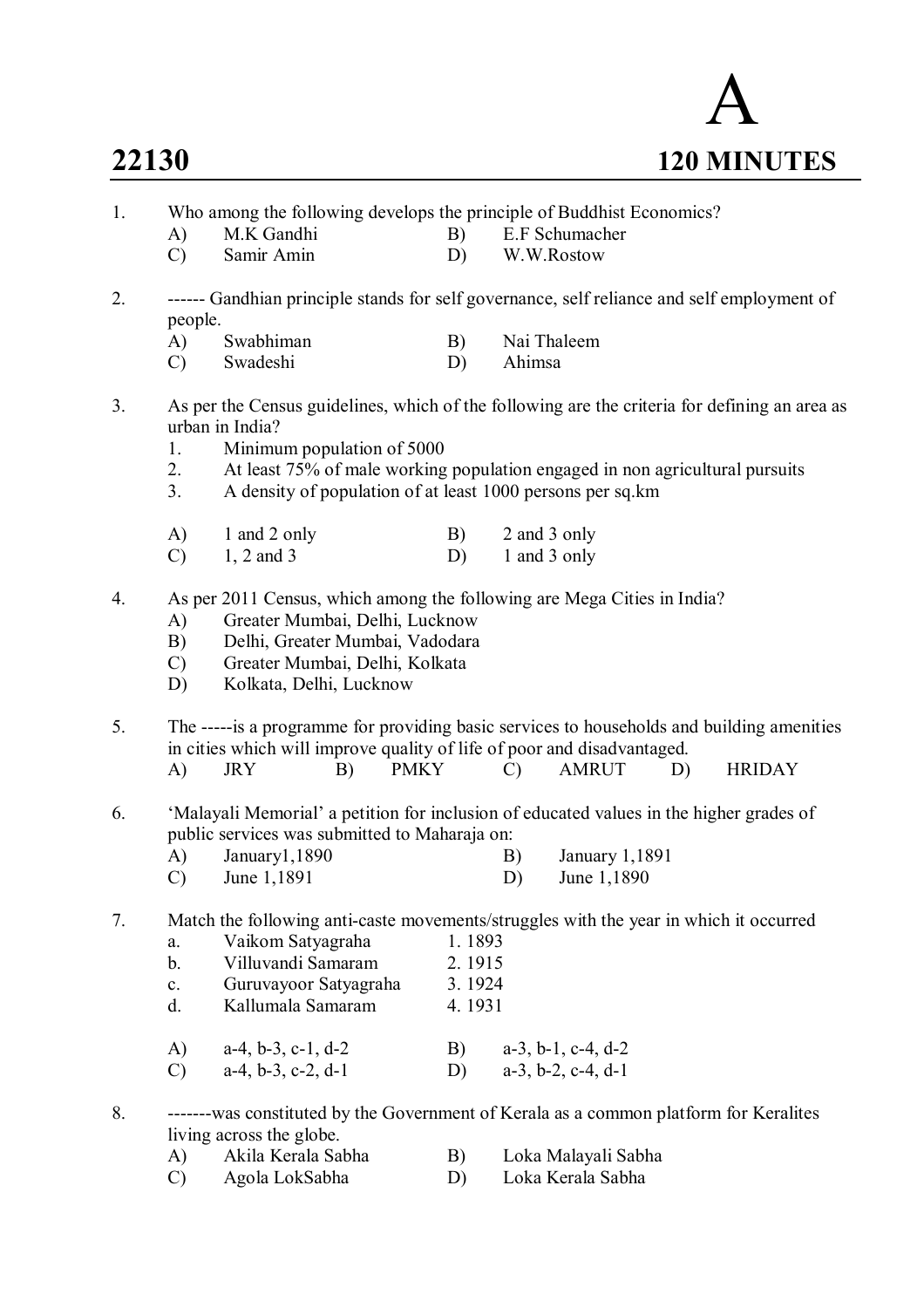- 9. The nodal agency for Deen Dayal Upadyaya Grameen KoushalyaYojana in Kerala:
	-
- 
- A) Haritha Kerala Mission B) Kudumbashree Mission<br>C) Life Mission D) Aardhram Mission C) Life Mission D) Aardhram Mission

10. The Government of Kerala constituted -----to encourage deserving students from poor sections among the forward communities.<br>A) Sammunathi B) Samadharan

- A) Sammunathi B) Samadharam C) Sankalpanam D) Sanskriti
- 11. The five basic dimensions of McDonaldisation are:
	- A) Efficacy-Dynamic-Calculability-Non formality of rationality-Mechanisation
	- B) Efficiency- Hierarchy- Predictability- Irrationality of rationality-Formal technology
	- C) Efficiency-Predictability-Non Human Technology-Irrationality of rationality-Calculability
	- D) Efficacy-Technology-Non rationality of rationality- Predictability-Calculability
- 12. Which among the following is **not** a phase in mapping of globalisation history according to Roland Robertson
	- A) The germinal phase B) The incipient phase<br>C) The uncertainty phase D) The mass consumpt
	- C) The uncertainty phase D) The mass consumption phase
- 13. According to Antony Giddens ----- involves the "lifting out" of social relations from local context of interaction and their restructuring across indefinite spans of time and space
	- A) Distancing B) Disembedding
	- C) Distanciation D) Reflexivity

14. The revolution in Informational Technology has led to fundamental restructuring of the capitalist system and to emergence of what Manuel Castells refers to as------.

- 
- A) Technological Capitalism B) Network capitalism<br>
C) Informational capitalism D) Digital capitalism Informational capitalism  $D$ )
- 15. Who among the following defined the modern world as a 'juggernaut' which is extremely dynamic, with great increase in the pace, scope and profoundness of change over prior systems
	- A) Antony Giddens B) Ulrich Beck
	- C) Jurgen Habermas D) Michel Foucault

16. Author of 'The Coming of Post-Industrial Society':

- A) Alwin Toffer B) Raymond Aron
- C) Daniel Bell D) Theodor Adorno
- 17. The 'task idea' of separating planning (head labour) from execution (hand labour) was developed by:
	- A) Henry Ford B) F. W Taylor
	- C) R. Jenkins D) Howard Becker
- 18. The process by which different types of data are put together to arrive at an understanding of phenomena:
	- A) Integration B) Convergence C) Deduction D) Triangulation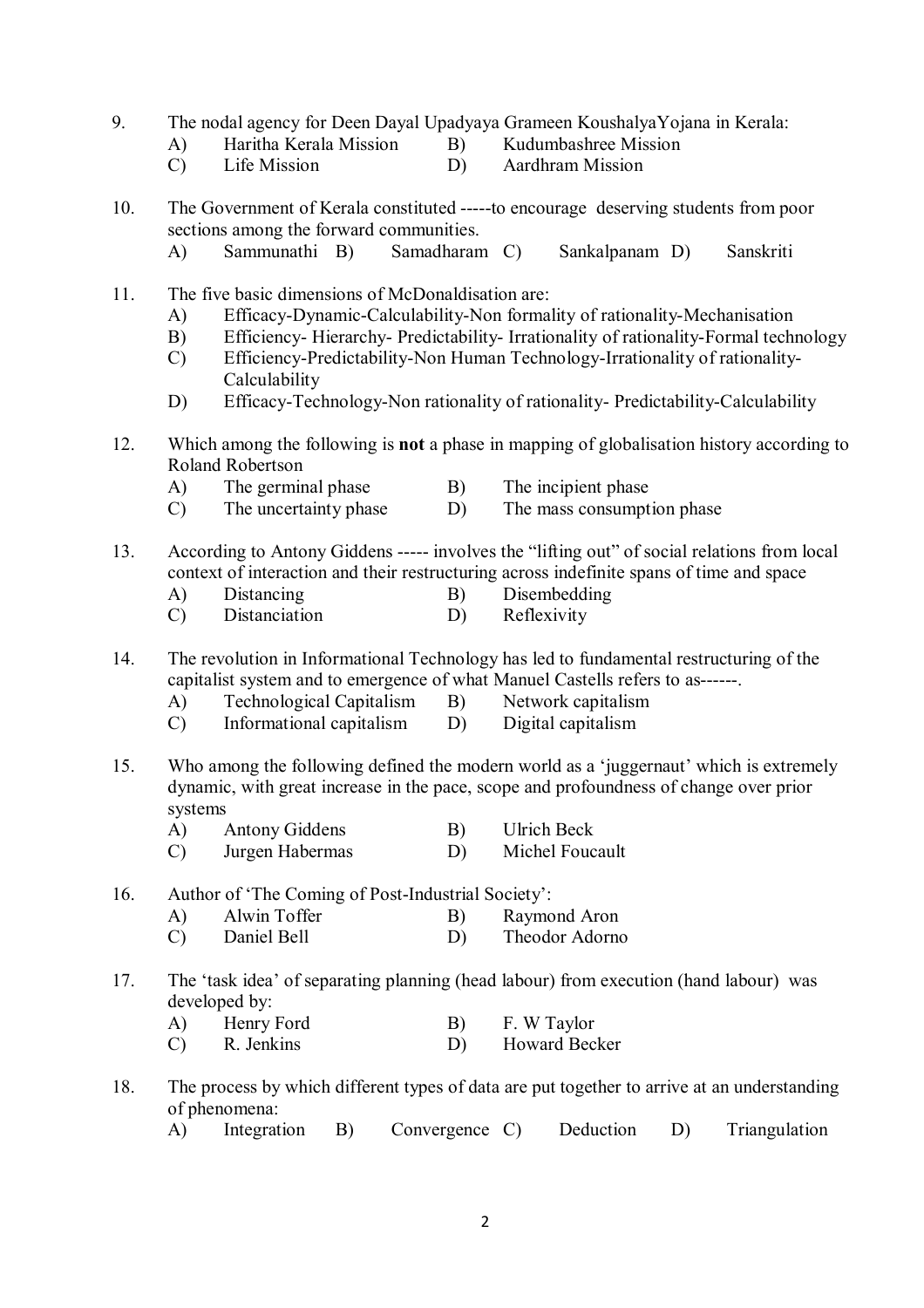| 19. |                                                                                                                      | The issue of causality is closely related to ---- validity. |    |               |    |               |                                                                                         |    |                                                                                                |  |  |  |
|-----|----------------------------------------------------------------------------------------------------------------------|-------------------------------------------------------------|----|---------------|----|---------------|-----------------------------------------------------------------------------------------|----|------------------------------------------------------------------------------------------------|--|--|--|
|     | A)                                                                                                                   | External                                                    | B) | Internal      |    | $\mathcal{C}$ | Ecological                                                                              | D) | Construct                                                                                      |  |  |  |
| 20. | ----- is the research design that entails the collection of data on more than one case at a single<br>point in time. |                                                             |    |               |    |               |                                                                                         |    |                                                                                                |  |  |  |
|     | A)                                                                                                                   | Cross sectional                                             |    |               | B) | Longitudinal  |                                                                                         |    |                                                                                                |  |  |  |
|     | $\mathcal{C}$                                                                                                        | Experimental                                                |    |               | D) | Analytical    |                                                                                         |    |                                                                                                |  |  |  |
| 21. | based on the diagnoses                                                                                               |                                                             |    |               |    |               | -------is an approach in which the researcher diagnoses a problem to develop a solution |    |                                                                                                |  |  |  |
|     | A)                                                                                                                   | Pure research                                               |    |               | B) |               | Action research                                                                         |    |                                                                                                |  |  |  |
|     | $\mathcal{C}$                                                                                                        | Applied research                                            |    |               | D) |               | Experimental research                                                                   |    |                                                                                                |  |  |  |
| 22. | The United Nations has declared which of the following decades as UN Decade of Healthy<br>Ageing:                    |                                                             |    |               |    |               |                                                                                         |    |                                                                                                |  |  |  |
|     | A)                                                                                                                   | 2001-2011                                                   |    |               | B) | 1991-2001     |                                                                                         |    |                                                                                                |  |  |  |
|     | $\mathcal{C}$                                                                                                        | 2021-2031                                                   |    |               | D) | 2011-2021     |                                                                                         |    |                                                                                                |  |  |  |
| 23. | A)                                                                                                                   | 2011                                                        | B) | 2012          |    | $\mathcal{C}$ | 2013                                                                                    | D) | The 'Protection of Children Against Sexual Offences Act' came into force in India from<br>2014 |  |  |  |
| 24. |                                                                                                                      |                                                             |    |               |    |               | Which among the following is a book not authored by Kancha Ilaiah?                      |    |                                                                                                |  |  |  |
|     | A)                                                                                                                   | Why I am not a Hindu                                        |    |               | B) |               | Post-Hindu India                                                                        |    |                                                                                                |  |  |  |
|     | $\mathcal{C}$                                                                                                        | <b>Buffalo Nationalism</b>                                  |    |               | D) |               | Dalits and Democratic Revolution                                                        |    |                                                                                                |  |  |  |
|     |                                                                                                                      |                                                             |    |               |    |               |                                                                                         |    |                                                                                                |  |  |  |
| 25. |                                                                                                                      | Women's Association?                                        |    |               |    |               | Who among the following played an important role in the formation of Self Employed      |    |                                                                                                |  |  |  |
|     | A)                                                                                                                   | Ela Bhatt                                                   |    |               | B) |               | Medha Patkar                                                                            |    |                                                                                                |  |  |  |
|     | $\mathcal{C}$                                                                                                        | Aruna Roy                                                   |    |               | D) |               | Kamla Bhasin                                                                            |    |                                                                                                |  |  |  |
| 26. | The state in India which has the highest population residing in Slums as per 2011 census:                            |                                                             |    |               |    |               |                                                                                         |    |                                                                                                |  |  |  |
|     | A)                                                                                                                   | <b>Uttar Pradesh</b>                                        |    |               | B) | Maharashtra   |                                                                                         |    |                                                                                                |  |  |  |
|     |                                                                                                                      | West Bengal                                                 |    |               | D) |               | Andhra Pradesh                                                                          |    |                                                                                                |  |  |  |
| 27. |                                                                                                                      | Development.                                                |    |               |    |               | -----is the massive city modernisation scheme launched by the Ministry of Urban         |    |                                                                                                |  |  |  |
|     | A)                                                                                                                   | <b>JNNURM</b>                                               | B) | <b>HRIDAY</b> |    | $\mathcal{C}$ | Smart Cities D)                                                                         |    | <b>NULM</b>                                                                                    |  |  |  |
| 28. |                                                                                                                      |                                                             |    |               |    |               | The first United Nations World Conference on the environment was organised at           |    |                                                                                                |  |  |  |
|     | A)                                                                                                                   | Kyoto                                                       |    |               | B) | Doha          |                                                                                         |    |                                                                                                |  |  |  |
|     | $\mathcal{C}$                                                                                                        | Rio de Janeiro                                              |    |               | D) | Stockholm     |                                                                                         |    |                                                                                                |  |  |  |
| 29. |                                                                                                                      | the centres of production                                   |    |               |    |               |                                                                                         |    | Ulrich Beck discusses about -----to analyse how the side effects of risks strike back even at  |  |  |  |
|     | A)                                                                                                                   | Cannibal effect                                             |    |               | B) |               | Reverse effect                                                                          |    |                                                                                                |  |  |  |
|     | $\mathcal{C}$                                                                                                        | Reflexive effect                                            |    |               | D) |               | Boomerang effect                                                                        |    |                                                                                                |  |  |  |
|     |                                                                                                                      |                                                             |    |               |    |               |                                                                                         |    |                                                                                                |  |  |  |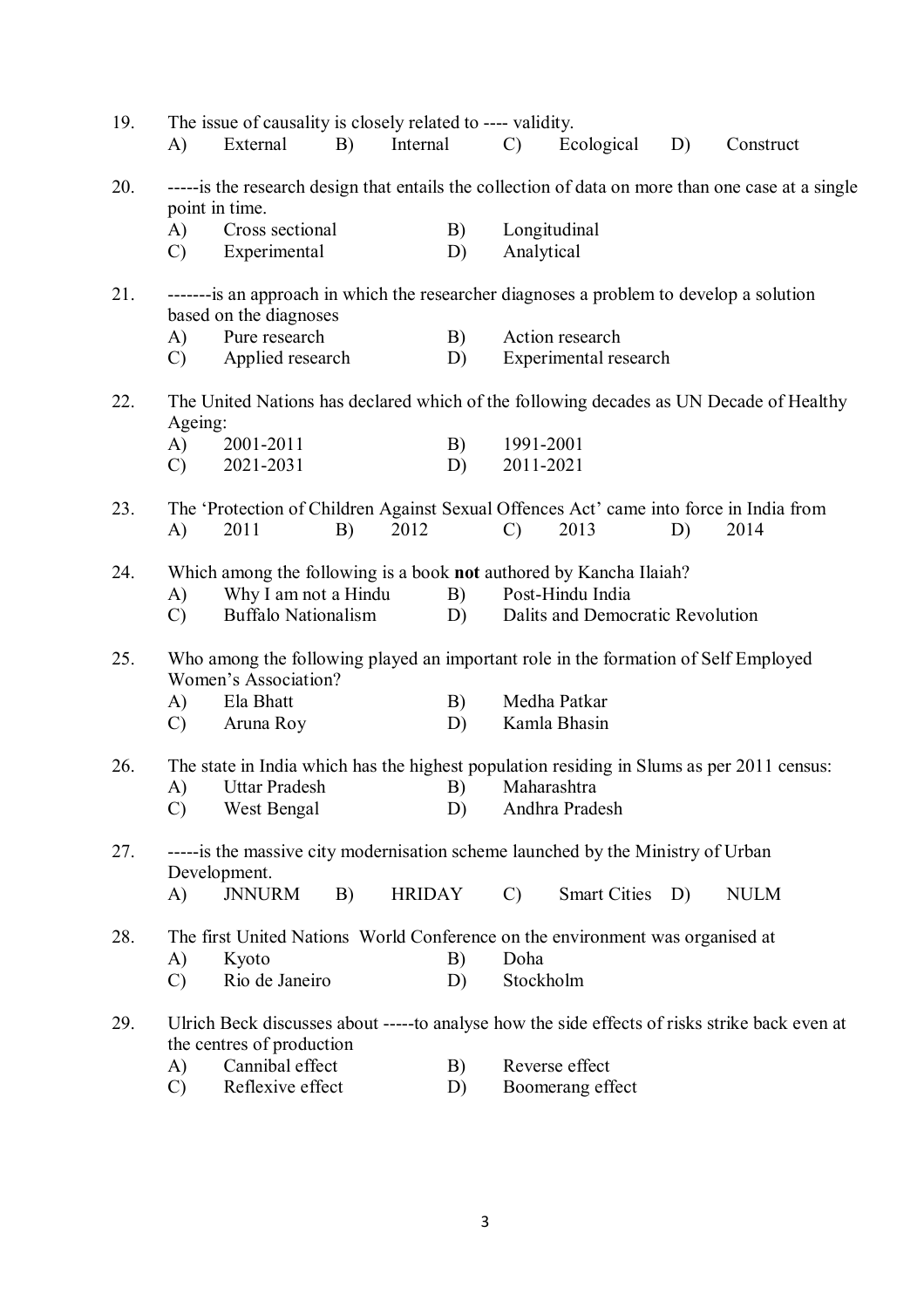- 30. Assertion(A) : Positivism assumes that social laws can be used for making predictions Reason $(R)$ : Positivism is an approach that specifies that social laws could be formulated just like natural laws
	- A) Both A and R are true and R is the correct explanation of A
	- B) Both A and R are true but R is not the correct explanation of A
	- C) A is true but R is false
	- D) A is false but R is true

### 31. "Man is born free but everywhere he is in chains" to whom do you attribute this quote

- A) Thomas Hobbes B) Jean Jacques Rousseau
- C) John Locke D) Montesquieu
- 32. Enlightenment is the period in which-----replaced religion as organising principle of knowledge
	- A) Empiricism B) Idealism C) Rationalism D) Atheism
- 33. Michael Burawoy refers to the basic academic education, research, culture and cerendials of Sociologists as ------ Sociology. A) Public B) Professional C) Critical D) Policy

## 34 Choose the correct statement(s):

- 1. Crowd is an aggregate of people in proximity with each other and united temporarily
- 2. The focus of attention of crowd is narrow
- 3. The sense of responsibility of crowd is the highest
- A) 1, 2 and 3 B) 1 and 3 only C) 1 and 2 only D) 2 and 3 only

35. ------is a culturally based tendency to value other culture more highly than one's own.

- A) Cultural Relativism B) Ethonocentrism<br>
C) Xenocentrism D) Temporocentrism
- C) Xenocentrism D) Temporocentrism
- 36. Which among the following is **not** an institutionalised means of social control?
	- A) Education B) Marriage
	- C) Policial system D) Folkways

# 37. The theorist associated with cyclical theories of social change:<br>
A) Herbert Spencer B) Pitirim Sorokin

- A) Herbert Spencer B)
- C) Auguste Comte D) Emile Durkheim
- 38. Acculturation is a preliminary and necessary step towards-----.
	- A) Competition B) Assimilation
	- C) Accommodation D) Co-operation
- 39. According to. G.P.Murdock every normal adult belongs to a family of orientation and a family of ------.
	- A) Co-operation B) Production
	- C) Procreation D) Subsistence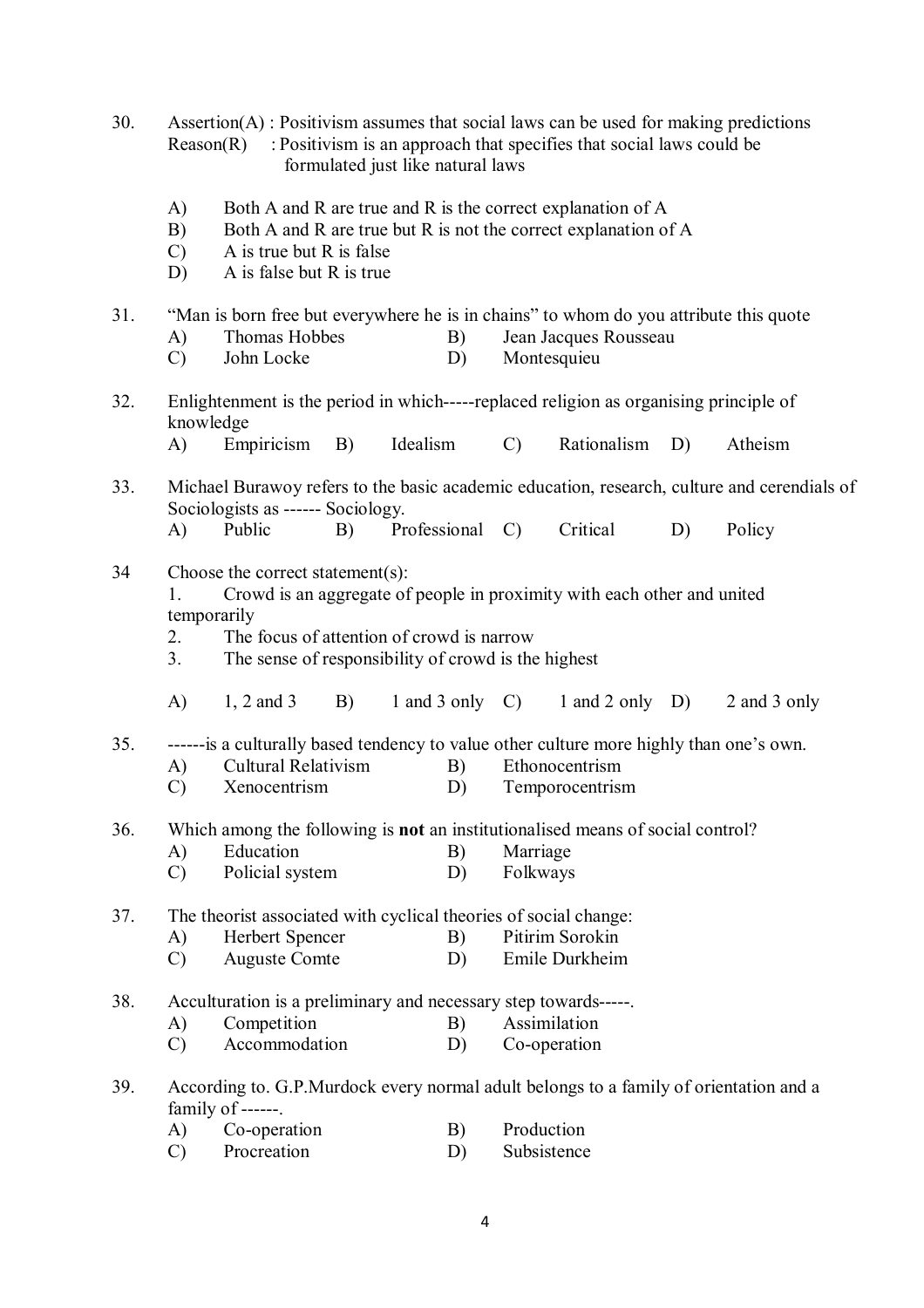- 40. Who argued that 'decline of capitalism' will be largely the consequence of the rejection of 'bourgeoisie' values, not economic breakdown<br>A) J A Schumacher B) C W Mills
	- A) J. A. Schumacher B)

C) Karl Polyani D) Max Weber

- 41. Which among the following is **not** a source of authority as proposed by Max Weber?
	- A) Traditional B) Authoritative
	- C) Rational Legal D) Charismatic
- 42. ------refers to a social system in which status is achieved through ability and effort rather than inherited advantages.
	- A) Meritocracy B) Bureaucracy C) Autocracy D) Anarchy
- 43. W.W. Rostow has conceptualised historic process of development from the subsistence economy of affluent society in five stage sequence .From among the following options find out the correct sequence
	- A) The take off -precondition for take off-the drive to technical maturitytraditional society-age of mass consumption
	- B) Traditional society-precondition for take off- the take off-the drive to technological maturity-age of high mass consumption
	- C) Precondition for take off-the take off-traditional society-age of mass consumption-the drive to technological maturity
	- D) The take off-traditional society-preconditions for take off-age of mass consumption-the drive to technological maturity
- 44. Assertion (A): Functionalists can examine a part of society in terms of its contribution to the maintenance of the social system.
	- Reason(R): Functionalism adopts the perspective that various parts of the society are interrelated
	- A) Both A and R are true and R is the correct explanation of A
	- B) Both A and R are true but R is not the correct explanation of A
	- C) A is true but R is false
	- D) A is false but R is true

45. The common findings that racial minorities and lower socioeconomic strata are disproportionately exposed to environmental hazards has lead to movements towards:

- A) Environmental justice B) Social ecology
- C) Environmental equality D) Social justice
- 46. The phrase deep ecology was coined by: A) R.E.Dunlap B) Arne Naess
	- C) W.R Catton D) Lynn Townsend White
- 47. The Wildlife (Protection) Act was passed in the year: A) 1971 B) 1972 C) 1973 D) 1975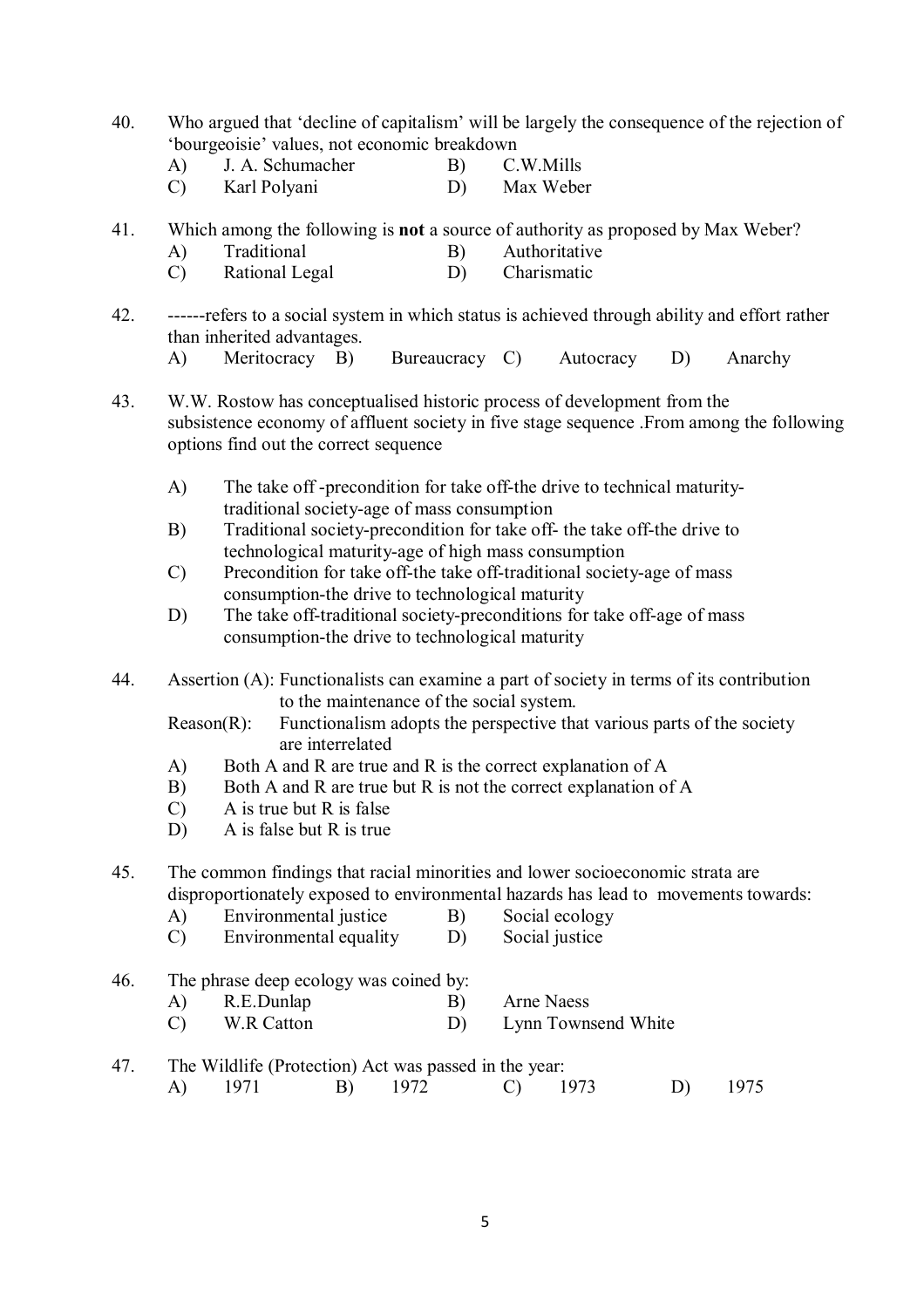| 48. | Robert K Merton introduced the term--------to identify a number of roles attached to a single<br>status.                                                                                                                                                    |                                                                                                                                                                                                       |    |           |          |                                                                                                                          |                                    |    |               |  |
|-----|-------------------------------------------------------------------------------------------------------------------------------------------------------------------------------------------------------------------------------------------------------------|-------------------------------------------------------------------------------------------------------------------------------------------------------------------------------------------------------|----|-----------|----------|--------------------------------------------------------------------------------------------------------------------------|------------------------------------|----|---------------|--|
|     | $\bf{A}$                                                                                                                                                                                                                                                    | Role analysis B)                                                                                                                                                                                      |    | Role play |          | $\mathcal{C}$                                                                                                            | Role set                           | D) | Role reversal |  |
| 49. |                                                                                                                                                                                                                                                             | ------ are culturally defined standards by which people assess desirability, goodness that<br>serve as board guidelines for social living.                                                            |    |           |          |                                                                                                                          |                                    |    |               |  |
|     | $\bf{A}$                                                                                                                                                                                                                                                    | <b>Beliefs</b>                                                                                                                                                                                        | B) | Values    |          | $\mathcal{C}$                                                                                                            | Norms                              | D) | Mores         |  |
| 50. | A)<br>$\mathcal{C}$                                                                                                                                                                                                                                         | subculture<br>counter culture                                                                                                                                                                         |    | B)<br>D)  |          | ------ designates cultural patterns that are widespread among a society's population.<br>popular culture<br>cultural lag |                                    |    |               |  |
| 51. | G.H Mead's central concept----- refers to that part of an individual's personality composed<br>of self awareness and self image.                                                                                                                            |                                                                                                                                                                                                       |    |           |          |                                                                                                                          |                                    |    |               |  |
|     | A)                                                                                                                                                                                                                                                          | Me                                                                                                                                                                                                    | B) | I         |          | $\mathcal{C}$                                                                                                            | Self                               | D) | Others        |  |
| 52. | Which among the following is <b>not</b> a part of the dialectical process of social construction of<br>reality as mentioned by Berger and Luckman?<br>Integration<br>Externalisation<br>A)<br>B)<br>Objectivation<br>Internalisation<br>$\mathcal{C}$<br>D) |                                                                                                                                                                                                       |    |           |          |                                                                                                                          |                                    |    |               |  |
| 53. | Erving Goffman's most cited work is:<br>The Presentation of Self in Everyday Life<br>A)<br>Gender Advertisements<br>B)<br>Asylums<br>$\mathcal{C}$<br>D)<br>Stigma                                                                                          |                                                                                                                                                                                                       |    |           |          |                                                                                                                          |                                    |    |               |  |
| 54. |                                                                                                                                                                                                                                                             | Who among the following argued that external conflict can strengthen a group?                                                                                                                         |    |           |          |                                                                                                                          |                                    |    |               |  |
|     | A)<br>$\mathcal{C}$                                                                                                                                                                                                                                         | Randall Collins<br>Lewis Coser                                                                                                                                                                        |    |           | B)<br>D) |                                                                                                                          | Ralf Dahrendorf<br>Jurgen Habermas |    |               |  |
| 55. | 1.                                                                                                                                                                                                                                                          | Which of the following sentences about Auguste Comte's idea of hierarchical<br>arrangement of the sciences are correct?<br>Hierarchy of sciences is in the order of their historical emergence and    |    |           |          |                                                                                                                          |                                    |    |               |  |
|     |                                                                                                                                                                                                                                                             | development                                                                                                                                                                                           |    |           |          |                                                                                                                          |                                    |    |               |  |
|     | 2.<br>3.                                                                                                                                                                                                                                                    | Hierarchy of sciences is in the order of dependence upon each other<br>Hierarchy of sciences is based on the increasing degree of generality and<br>decreasing degree of complexity of subject matter |    |           |          |                                                                                                                          |                                    |    |               |  |
|     | A)                                                                                                                                                                                                                                                          | 1, 2 and 3                                                                                                                                                                                            |    |           | B)       | 1 and 2 only                                                                                                             |                                    |    |               |  |
|     | $\mathcal{C}$                                                                                                                                                                                                                                               | 1 and 3 only                                                                                                                                                                                          |    |           | D)       | 2 and 3 only                                                                                                             |                                    |    |               |  |
| 56. | Durkheim?                                                                                                                                                                                                                                                   | Which of the following is the main characteristic of social facts according to                                                                                                                        |    |           |          |                                                                                                                          |                                    |    |               |  |
|     | A)                                                                                                                                                                                                                                                          | Externality, constraint, independence and generality                                                                                                                                                  |    |           |          |                                                                                                                          |                                    |    |               |  |
|     | Internality, constraint, dependence and specificity<br>B)<br>Externality, access, dependence and generality<br>$\mathcal{C}$                                                                                                                                |                                                                                                                                                                                                       |    |           |          |                                                                                                                          |                                    |    |               |  |

D) Internality, access, independence and specificity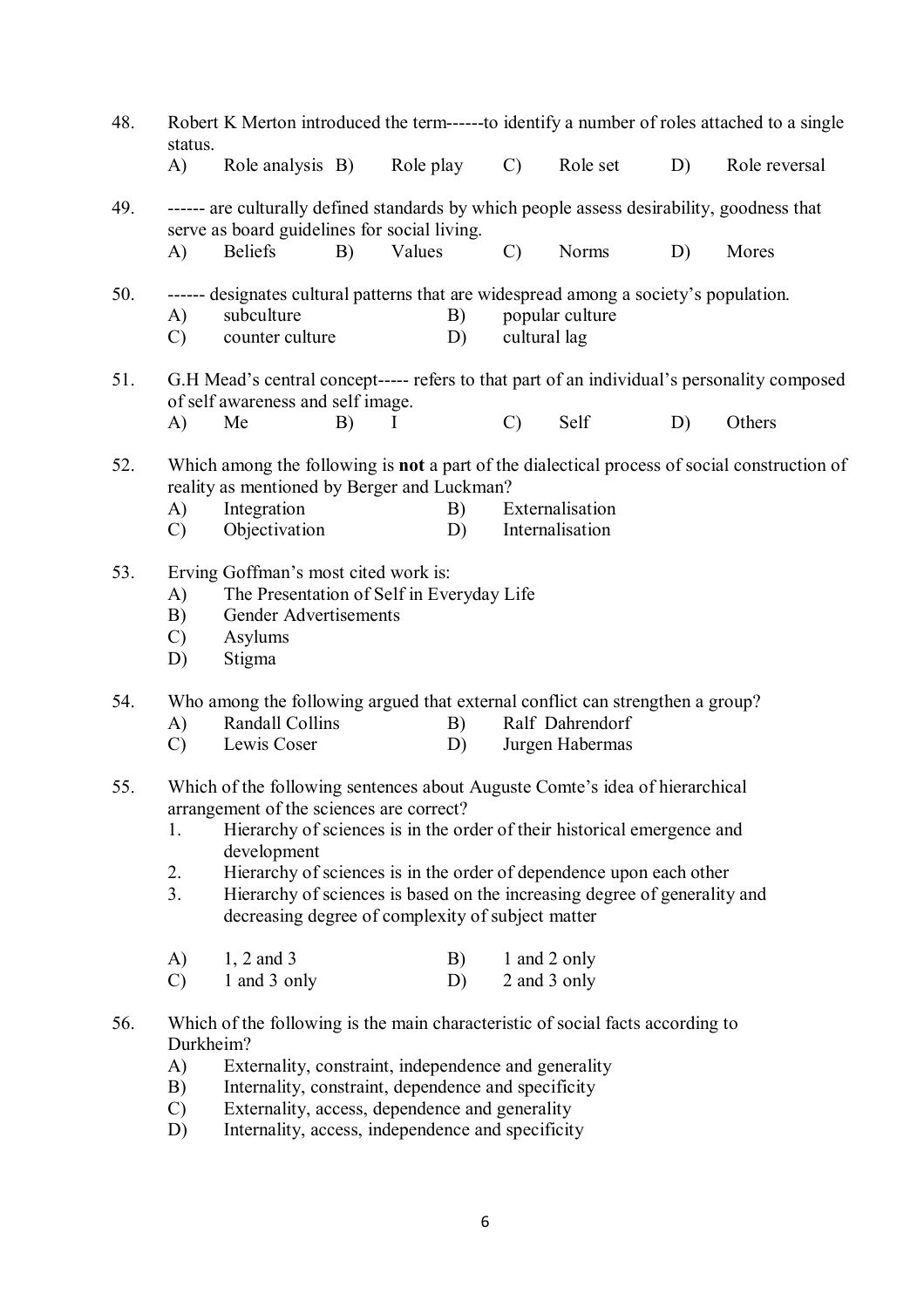| 57.                                                                                                                          | According to Max Weber, Sociology is a science which attempts the interpretative<br>understanding of social action in order thereby to arrive at ------ explanation of cause and<br>effect. |                                                                                                                                         |    |           |    |                      |                                   |    |                                                                                                   |  |  |
|------------------------------------------------------------------------------------------------------------------------------|---------------------------------------------------------------------------------------------------------------------------------------------------------------------------------------------|-----------------------------------------------------------------------------------------------------------------------------------------|----|-----------|----|----------------------|-----------------------------------|----|---------------------------------------------------------------------------------------------------|--|--|
|                                                                                                                              | A)                                                                                                                                                                                          | Analytical                                                                                                                              | B) | Effective |    | $\mathcal{C}$        | Causal                            | D) | Factual                                                                                           |  |  |
| 58.                                                                                                                          |                                                                                                                                                                                             | In the feudal mode of production, surplus is expropriated through------.                                                                |    |           |    |                      |                                   |    |                                                                                                   |  |  |
|                                                                                                                              | A)                                                                                                                                                                                          | Profit                                                                                                                                  | B) | Rent      |    | $\mathcal{C}$        | Trade                             | D) | Speculation                                                                                       |  |  |
| 59.                                                                                                                          |                                                                                                                                                                                             | The Sociologist who distinguished two classes of governing and non governing elites:                                                    |    |           |    |                      |                                   |    |                                                                                                   |  |  |
|                                                                                                                              | A)                                                                                                                                                                                          | Pitirim Sorokin                                                                                                                         |    | B)        |    |                      | George Simmel                     |    |                                                                                                   |  |  |
|                                                                                                                              | $\mathcal{C}$                                                                                                                                                                               | Vilfredo Pareto                                                                                                                         |    | D)        |    |                      | Karl Mannheim                     |    |                                                                                                   |  |  |
| 60.                                                                                                                          |                                                                                                                                                                                             | The Andamana Islanders is the work of:                                                                                                  |    |           |    |                      |                                   |    |                                                                                                   |  |  |
|                                                                                                                              | A)                                                                                                                                                                                          | <b>Bronislow Malinowski</b>                                                                                                             |    | B)        |    |                      | Radcliffe Brown                   |    |                                                                                                   |  |  |
|                                                                                                                              | $\mathcal{C}$                                                                                                                                                                               | W.H.R Rivers                                                                                                                            |    | D)        |    | E.B. Tylor           |                                   |    |                                                                                                   |  |  |
| 61.                                                                                                                          |                                                                                                                                                                                             |                                                                                                                                         |    |           |    |                      |                                   |    | Which of the following exchange principles of George C Homans is related to the statement         |  |  |
|                                                                                                                              | "For all actions taken by persons, the more often a particular action of a person is rewarded<br>the more likely the person is to perform that action"                                      |                                                                                                                                         |    |           |    |                      |                                   |    |                                                                                                   |  |  |
|                                                                                                                              |                                                                                                                                                                                             |                                                                                                                                         |    |           |    | Stimulus proposition |                                   |    |                                                                                                   |  |  |
|                                                                                                                              | A)                                                                                                                                                                                          | Success proposition                                                                                                                     |    | B)        |    |                      |                                   |    |                                                                                                   |  |  |
|                                                                                                                              | $\mathcal{C}$                                                                                                                                                                               | Value proposition                                                                                                                       |    | D)        |    |                      | Deprivation-Satiation proposition |    |                                                                                                   |  |  |
| 62.<br>Who among the following proposed the idea of 'stock of exchange' which is social recipes<br>of appropriate behaviour? |                                                                                                                                                                                             |                                                                                                                                         |    |           |    |                      |                                   |    |                                                                                                   |  |  |
|                                                                                                                              | A)                                                                                                                                                                                          | Herbert Blumer                                                                                                                          |    |           | B) |                      | <b>Edmund Husserl</b>             |    |                                                                                                   |  |  |
|                                                                                                                              | $\mathcal{C}$                                                                                                                                                                               | Alfred Schultz                                                                                                                          |    | D)        |    | Peter Berger         |                                   |    |                                                                                                   |  |  |
| 63.                                                                                                                          |                                                                                                                                                                                             | -------democracy referee to an organisational form in which decision making is<br>decentralised, nonhierarchical and consensus-oriented |    |           |    |                      |                                   |    |                                                                                                   |  |  |
|                                                                                                                              | A)                                                                                                                                                                                          | Direct                                                                                                                                  |    | B)        |    | Participative        |                                   |    |                                                                                                   |  |  |
|                                                                                                                              | $\mathcal{C}$                                                                                                                                                                               | Constitutional                                                                                                                          |    | D)        |    |                      | Representative                    |    |                                                                                                   |  |  |
|                                                                                                                              |                                                                                                                                                                                             |                                                                                                                                         |    |           |    |                      |                                   |    |                                                                                                   |  |  |
| 64.                                                                                                                          |                                                                                                                                                                                             | ------environment consists of all elements of human made physical environment.<br>Social                                                | B) | Natural   |    | $\mathcal{C}$        | <b>Built</b>                      | D) | Modified                                                                                          |  |  |
|                                                                                                                              | A)                                                                                                                                                                                          |                                                                                                                                         |    |           |    |                      |                                   |    |                                                                                                   |  |  |
| 65.                                                                                                                          |                                                                                                                                                                                             | Emic and Etic are shorthand terms for a/an -----and -----view of a social world.                                                        |    |           |    |                      |                                   |    |                                                                                                   |  |  |
|                                                                                                                              | A)                                                                                                                                                                                          | Insider, Outsider                                                                                                                       |    | B)        |    |                      | Micro, Macro                      |    |                                                                                                   |  |  |
|                                                                                                                              | $\mathcal{C}$                                                                                                                                                                               | Vertical, Lateral                                                                                                                       |    | D)        |    | Generic, Specific    |                                   |    |                                                                                                   |  |  |
| 66.                                                                                                                          |                                                                                                                                                                                             |                                                                                                                                         |    |           |    |                      |                                   |    | ------ refers to media reactions to particular social groups or particular activities defining it |  |  |
|                                                                                                                              |                                                                                                                                                                                             | as threatening societal values , thus creating anxiety among general population                                                         |    |           |    |                      |                                   |    |                                                                                                   |  |  |
|                                                                                                                              | A)                                                                                                                                                                                          | Propoganda model<br>B)                                                                                                                  |    |           |    |                      | <b>Moral Panics</b>               |    |                                                                                                   |  |  |
|                                                                                                                              | $\mathcal{C}$                                                                                                                                                                               | Desensitisation                                                                                                                         |    | D)        |    | Catharsis            |                                   |    |                                                                                                   |  |  |
| 67.                                                                                                                          |                                                                                                                                                                                             | ------occurs when firms diversify into new business areas in order to spread risk.                                                      |    |           |    |                      |                                   |    |                                                                                                   |  |  |
|                                                                                                                              | A)                                                                                                                                                                                          | Vertical integration                                                                                                                    |    | B)        |    | Synergy              |                                   |    |                                                                                                   |  |  |
|                                                                                                                              | $\mathcal{C}$                                                                                                                                                                               | Convergence                                                                                                                             |    | D)        |    | Diversification      |                                   |    |                                                                                                   |  |  |

7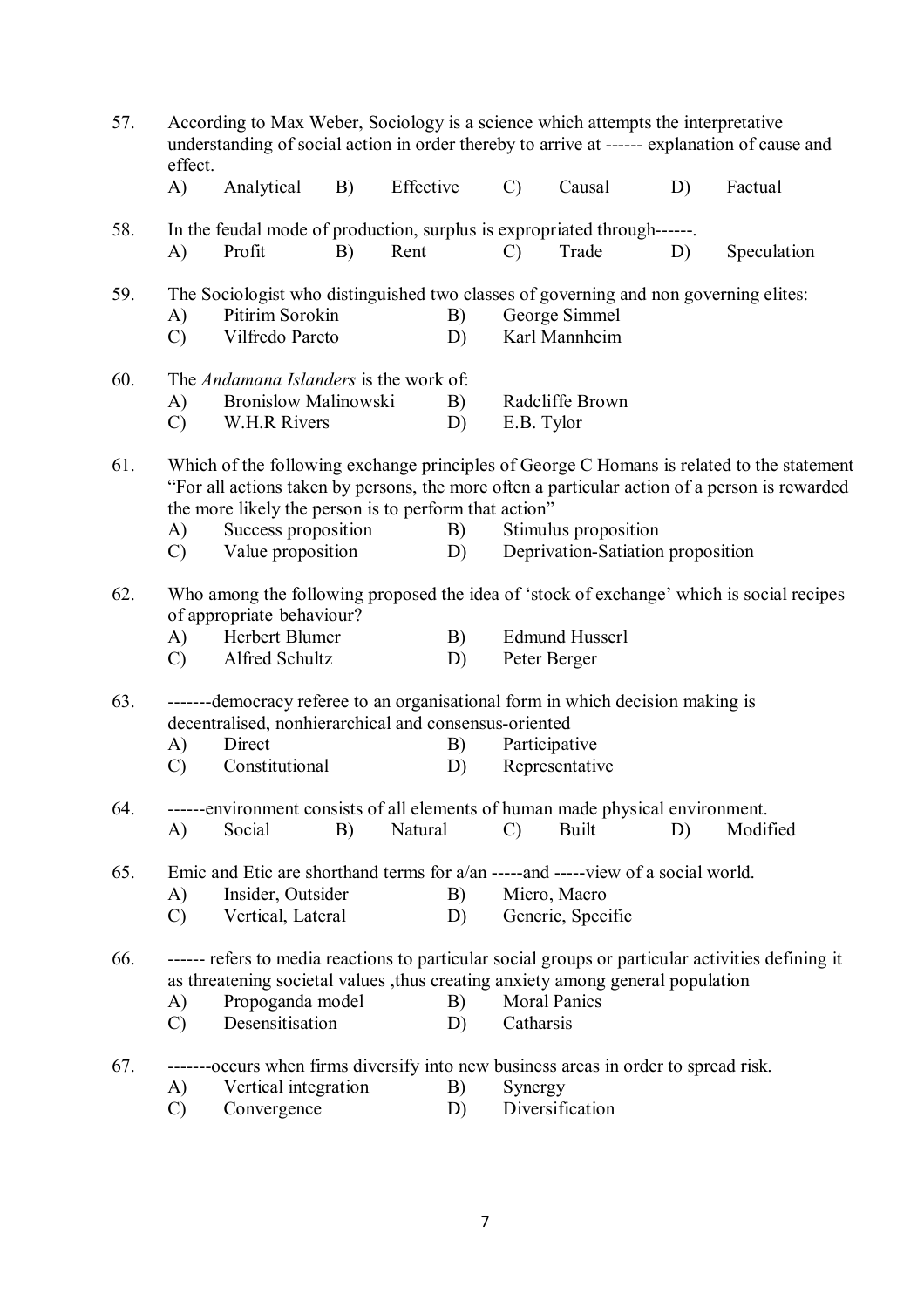- 68. Which among the following is **not** a characteristic of new media?
	- A) Convergence B) Compression<br>
	C) Interactivity D) Gestation
	- Interactivity  $D$ )
- 69. Which of the following statement about United Nations Framework Convention on Climatic Change is/are correct.
	- 1. It is multilateral treaty governing actions to combat climatic change
	- 2. It came into force in 1992
	- 3. The headquarters is at Bonn,Germany
	- A)  $1, 2$  and  $3$  B)  $1$  and  $3$  only C)  $1$  and  $2$  only D)  $1$  only
- 70. A-----footprint is the total amount of greenhouse gases that are generated by an individual or organisation
	- A) Ecological footprint B) Carbon footprint<br>
	C) Environmental footprint D) Anthropocene footprint
	- Environmental footprint
- 71. Garfinkel calls the term that require mutual understanding and that are explicated verbally as-----.
	- A) verbal expressions B) indexical expressions
	- C) accounting expressions D) non verbal expressions
- 72. According to Habermas, the economy and the state have a tendency to encroach upon the lifeworld, which he termed as---- of lifeworld .
	- A) Habitualisation B) Routinisation
	- C) Colonialisation D) Radicalisation
- 73. Althusser proposes that the state apparatuses are of one of two types depending on the nature of institutions.Which are the two types of apparatus
	- A) Ideational State Apparatus and Repressive State Apparatus
	- B) Ideological State Apparatus and Repressive State Apparatus
	- C) Institutional State Apparatus and Responsive State Apparatus
	- D) Inductive State Apparatus and Responsive State Apparatus
- 74. The culture industry, critical theorists argues, produces a ------which is administered ,non spontaneous, reified, phony culture rather than real thing.
	- A) subculture B) cultural lag
	- C) mass culture D) cultural traits
- 75. Arrange the following books by Foucault in the chronological order of its publication
	- 1. Discipline and Punish: Birth of the Prison<br>2. The history of sexuality
	- The history of sexuality
	- 3. Madness and Civilization: A history of insanity in the age of reason
	- 4. The order of things : An archeology of the Human Sciences
	- A) 3-4-1-2 B) 3-2-1-4 C) 1-3-2-4 D) 1-4-3-2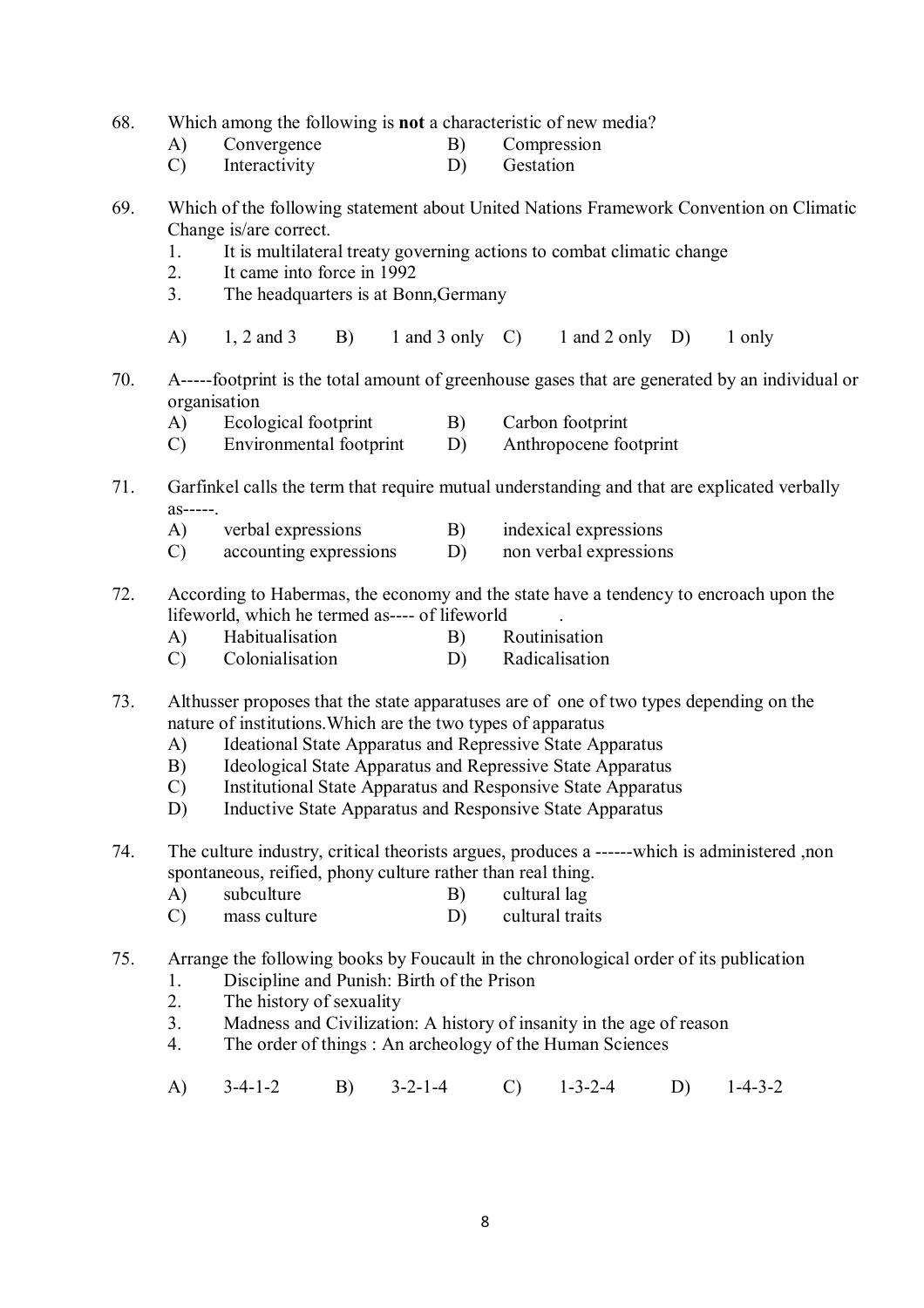| 76. | A)                                                     | Hegemony is defined as ------Leadership.<br>Economic                                                        | B) | Social        |          | $\mathcal{C}$                                                                             | Authoritative D)    |                  | Cultural  |  |  |  |
|-----|--------------------------------------------------------|-------------------------------------------------------------------------------------------------------------|----|---------------|----------|-------------------------------------------------------------------------------------------|---------------------|------------------|-----------|--|--|--|
| 77. |                                                        |                                                                                                             |    |               |          | To Bourdieu ------- is a power of "world making-a power of creating things with words" to |                     |                  |           |  |  |  |
|     |                                                        | impose the legitimate vision of social world.<br>Capital power                                              |    |               |          |                                                                                           |                     |                  |           |  |  |  |
|     | A)<br>$\mathcal{C}$                                    | Symbolic power<br>B)<br>Economic power<br>D)<br>Cultural power                                              |    |               |          |                                                                                           |                     |                  |           |  |  |  |
|     |                                                        |                                                                                                             |    |               |          |                                                                                           |                     |                  |           |  |  |  |
| 78. |                                                        | In Structuration theory, Antony Giddens has visualised resources as:                                        |    |               |          |                                                                                           |                     |                  |           |  |  |  |
|     | A)                                                     | Authoritative and Alternative                                                                               |    |               |          |                                                                                           |                     |                  |           |  |  |  |
|     | B)                                                     | Allocative and Assesmentative                                                                               |    |               |          |                                                                                           |                     |                  |           |  |  |  |
|     | $\mathcal{C}$ )                                        | Authoritative and Allocative                                                                                |    |               |          |                                                                                           |                     |                  |           |  |  |  |
|     | D)                                                     | Allocative and Analytical                                                                                   |    |               |          |                                                                                           |                     |                  |           |  |  |  |
| 79. |                                                        | Integrated Sociological Paradigm is a macro-micro integration effort taken up by:                           |    |               |          |                                                                                           |                     |                  |           |  |  |  |
|     | A)                                                     | <b>Antony Giddens</b>                                                                                       |    | B)            |          |                                                                                           | Jeffrey Alexander   |                  |           |  |  |  |
|     | George Ritzer<br>Randal Collins<br>$\mathcal{C}$<br>D) |                                                                                                             |    |               |          |                                                                                           |                     |                  |           |  |  |  |
|     |                                                        |                                                                                                             |    |               |          |                                                                                           |                     |                  |           |  |  |  |
| 80. |                                                        | The occupation theory of caste is associated with------                                                     |    |               |          |                                                                                           |                     |                  |           |  |  |  |
|     | A)                                                     | Nesfield J.C                                                                                                |    |               | B)       |                                                                                           | Mckim Marriott      |                  |           |  |  |  |
|     | $\mathcal{C}$                                          | D.N.Majumdar                                                                                                |    | D)            |          | M.N.Srinivas                                                                              |                     |                  |           |  |  |  |
| 81. |                                                        | Who classified the people of India into 6 racial types based on 1931 census operations                      |    |               |          |                                                                                           |                     |                  |           |  |  |  |
|     | A)                                                     | Herbert Risley                                                                                              |    | B)            |          | <b>B.S</b> Guha                                                                           |                     |                  |           |  |  |  |
|     | $\mathcal{C}$                                          | A .R Desai                                                                                                  |    | D)            |          |                                                                                           | R.K.Mukherjee       |                  |           |  |  |  |
|     |                                                        |                                                                                                             |    |               |          |                                                                                           |                     |                  |           |  |  |  |
| 82. |                                                        |                                                                                                             |    |               |          | Arrange the following states of India in increasing order of Buddhist Population          |                     |                  |           |  |  |  |
|     |                                                        | 1. Karnataka                                                                                                |    | 2. Maharastra |          |                                                                                           | 3. West Bengal      | 4. Uttar Pradesh |           |  |  |  |
|     |                                                        | A) 2, 1, 4, 3 B) 2, 4, 1, 3 C) 4, 1, 3, 2 D) 4, 3, 1, 2                                                     |    |               |          |                                                                                           |                     |                  |           |  |  |  |
| 83. | in India:                                              |                                                                                                             |    |               |          | Author of the book 'Anatomy of a Rururban Community on indigenous sources of urbanism     |                     |                  |           |  |  |  |
|     | A)                                                     | S.C Dube                                                                                                    |    | B)            |          | G.H.Ghurye                                                                                |                     |                  |           |  |  |  |
|     | $\mathcal{C}$                                          | Patrick Geddes                                                                                              |    | D)            |          |                                                                                           | Andre Beteille      |                  |           |  |  |  |
|     |                                                        |                                                                                                             |    |               |          |                                                                                           |                     |                  |           |  |  |  |
| 84. |                                                        | The Indian Sociologist who explained himself as Marxologist:                                                |    |               |          |                                                                                           |                     |                  |           |  |  |  |
|     | A)                                                     | <b>M.N Srinivas</b>                                                                                         |    | B)            |          | A.M.Shah                                                                                  |                     |                  |           |  |  |  |
|     | $\mathcal{C}$                                          | D.P.Mukherjee                                                                                               |    | D)            |          | Surajit Sinha                                                                             |                     |                  |           |  |  |  |
| 85. |                                                        | It was on the basis of the study of village of ------M.N Srinivas proposed the notion of<br>dominant caste. |    |               |          |                                                                                           |                     |                  |           |  |  |  |
|     | A)                                                     | Coorg                                                                                                       | B) | Tanchavoor    |          | $\mathcal{C}$                                                                             | Rampura             | D)               | Shamirpet |  |  |  |
|     |                                                        |                                                                                                             |    |               |          |                                                                                           |                     |                  |           |  |  |  |
| 86. | labourers'?                                            |                                                                                                             |    |               |          | Who argues that caste system is not a 'division of labour', as much as it is 'division of |                     |                  |           |  |  |  |
|     | A)                                                     | KanchaIllaiah                                                                                               |    | B)            |          |                                                                                           | <b>B.R</b> Ambedkar |                  |           |  |  |  |
|     | $\mathcal{C}$                                          | Louis Dumont                                                                                                | D) |               | N.K.Bose |                                                                                           |                     |                  |           |  |  |  |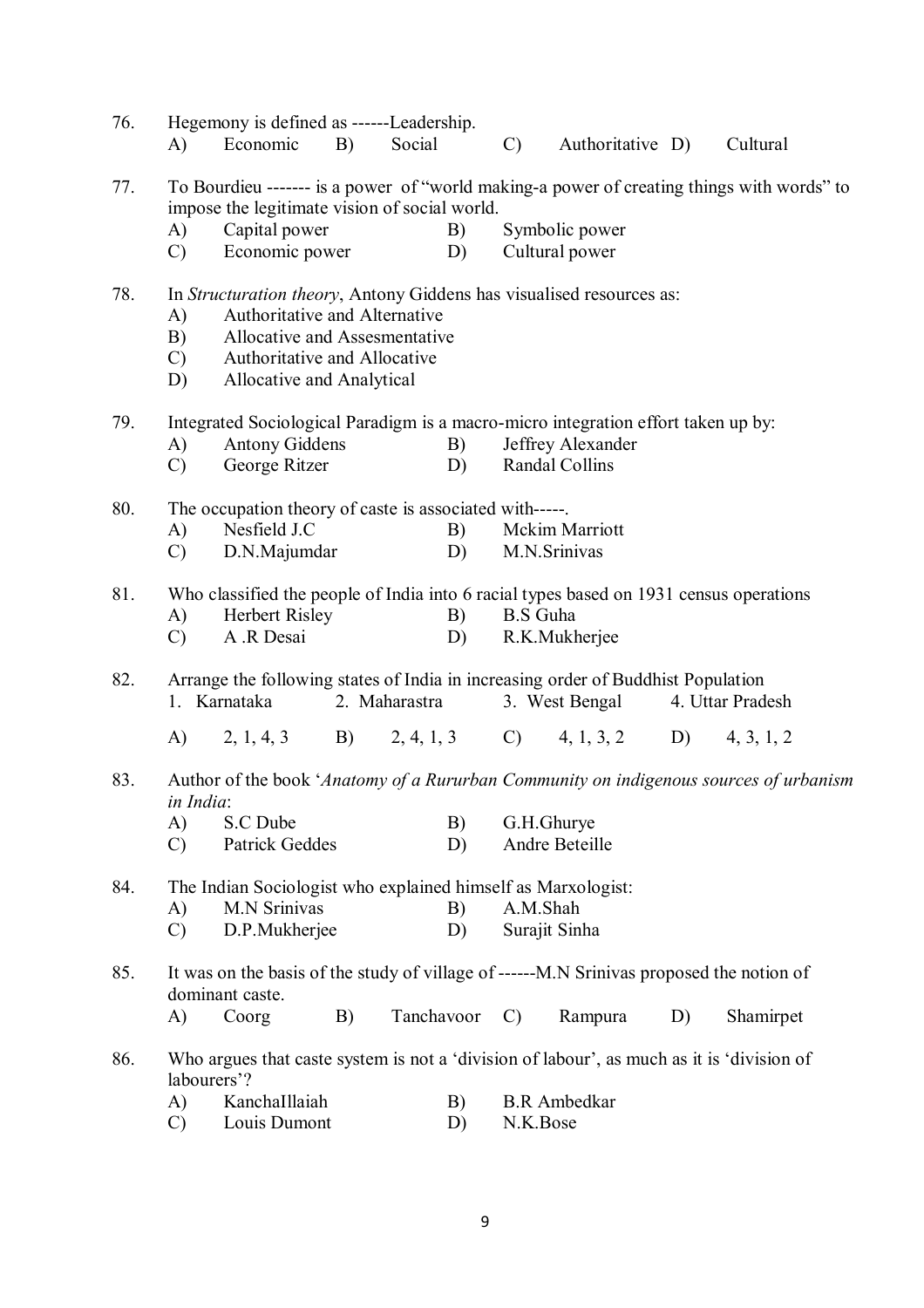| 87. | Which of the following articles in the Constitution of India explicitly guarantee the<br>protection of the interests of minorities in India?                                                                                                                                                                                                |                                                                                                                                                |    |            |          |                                                                                                                                                                                                                       |                                                             |    |                                                                                          |  |  |
|-----|---------------------------------------------------------------------------------------------------------------------------------------------------------------------------------------------------------------------------------------------------------------------------------------------------------------------------------------------|------------------------------------------------------------------------------------------------------------------------------------------------|----|------------|----------|-----------------------------------------------------------------------------------------------------------------------------------------------------------------------------------------------------------------------|-------------------------------------------------------------|----|------------------------------------------------------------------------------------------|--|--|
|     | A)<br>$\mathcal{C}$                                                                                                                                                                                                                                                                                                                         | Articles 27 and 28<br>Articles 29 and 30                                                                                                       |    |            | B)<br>D) |                                                                                                                                                                                                                       | Articles 31 and 32<br>Articles 33 and 34                    |    |                                                                                          |  |  |
| 88. | Match Articles and Provisions and select the correct answer<br>a. Article 15<br>b. Article 330<br>c. Article 46<br>d. Article 17                                                                                                                                                                                                            |                                                                                                                                                |    |            |          | 1. Abolition of untouchability<br>2. Promotion of education and economic interests of SC/ST<br>3. Prohibiiton of discrimination on the basis of religion, caste, sex<br>4. Reservation of seats for SC/ST in LokSabha |                                                             |    |                                                                                          |  |  |
|     | (A)<br>$\mathcal{C}$ )                                                                                                                                                                                                                                                                                                                      | $a-3$ , b-1, c-4, d-2<br>$a-4, b-3, c-1, d-2$                                                                                                  |    |            |          |                                                                                                                                                                                                                       | B) $a-3$ , $b-4$ , $c-2$ , $d-1$<br>D) $a-4, b-3, c-2, d-1$ |    |                                                                                          |  |  |
| 89. |                                                                                                                                                                                                                                                                                                                                             | Bourdieu describes ------as the 'dialectic of the internalisation of externality and<br>externalisation of internality'.                       |    |            |          |                                                                                                                                                                                                                       | Distinction                                                 |    |                                                                                          |  |  |
|     | A)                                                                                                                                                                                                                                                                                                                                          | Habitus                                                                                                                                        | B) | Field      |          | $\mathcal{C}$                                                                                                                                                                                                         |                                                             | D) | Life world                                                                               |  |  |
| 90. | Antony Giddens developed a typology of rules and resources based on three concepts,<br>which are they<br>Internalisation. Externalisation, Signification<br>A)<br>Institutionalisation, Externalisation, Domination<br>B)<br>Domination, Routinisation, Regionalisation<br>$\mathcal{C}$ )<br>Domination, Legitimation, Signification<br>D) |                                                                                                                                                |    |            |          |                                                                                                                                                                                                                       |                                                             |    |                                                                                          |  |  |
| 91. | A)                                                                                                                                                                                                                                                                                                                                          | Which one of the following intellectual traditions have a positivist approach?<br>Hermeneutics                                                 |    |            | B)       |                                                                                                                                                                                                                       | Phenomenology                                               |    |                                                                                          |  |  |
|     | $\mathcal{C}$                                                                                                                                                                                                                                                                                                                               | Realism                                                                                                                                        |    |            | D)       | Verstehen                                                                                                                                                                                                             |                                                             |    |                                                                                          |  |  |
| 92. | A)<br>$\mathcal{C}$                                                                                                                                                                                                                                                                                                                         | ------is a model in which general principles (theories) are developed from specific<br>observations.<br>Abductive inquiry<br>Inductive inquiry |    |            | B)<br>D) |                                                                                                                                                                                                                       | Deductive inquiry<br>Logical inquiry                        |    |                                                                                          |  |  |
| 93. |                                                                                                                                                                                                                                                                                                                                             |                                                                                                                                                |    |            |          |                                                                                                                                                                                                                       |                                                             |    | ------processes refers to the process when conclusion drawn are based upon hard evidence |  |  |
|     |                                                                                                                                                                                                                                                                                                                                             | gathered from information collected from real life experiences and observation.                                                                |    |            |          |                                                                                                                                                                                                                       |                                                             |    |                                                                                          |  |  |
|     | A)                                                                                                                                                                                                                                                                                                                                          | Empirical                                                                                                                                      | B) | Evaluative |          | $\mathcal{C}$                                                                                                                                                                                                         | Empathetic                                                  | D) | Ethical                                                                                  |  |  |
| 94. | A)<br>$\mathcal{C}$                                                                                                                                                                                                                                                                                                                         | The 'nature' and 'form' of social reality is:<br>Epistemological question<br>Ontological questions                                             |    |            | B)<br>D) |                                                                                                                                                                                                                       | Methodological question<br>Epidemiological question         |    |                                                                                          |  |  |
| 95. | A)<br>$\mathcal{C}$                                                                                                                                                                                                                                                                                                                         | When theories develop from observations or field it is referred to as:<br>Empirical theories<br>Regressive reasoning                           |    |            | B)<br>D) |                                                                                                                                                                                                                       | Logistic analysis<br>Grounded theories                      |    |                                                                                          |  |  |
| 96. |                                                                                                                                                                                                                                                                                                                                             | -----validity is concerned with the question of whether the results of the study can be<br>generalised beyond the specific research context.   |    |            |          |                                                                                                                                                                                                                       |                                                             |    |                                                                                          |  |  |
|     | A)                                                                                                                                                                                                                                                                                                                                          | External                                                                                                                                       | B) | Ecological |          | $\mathcal{C}$                                                                                                                                                                                                         | Internal                                                    | D) | Predictive                                                                               |  |  |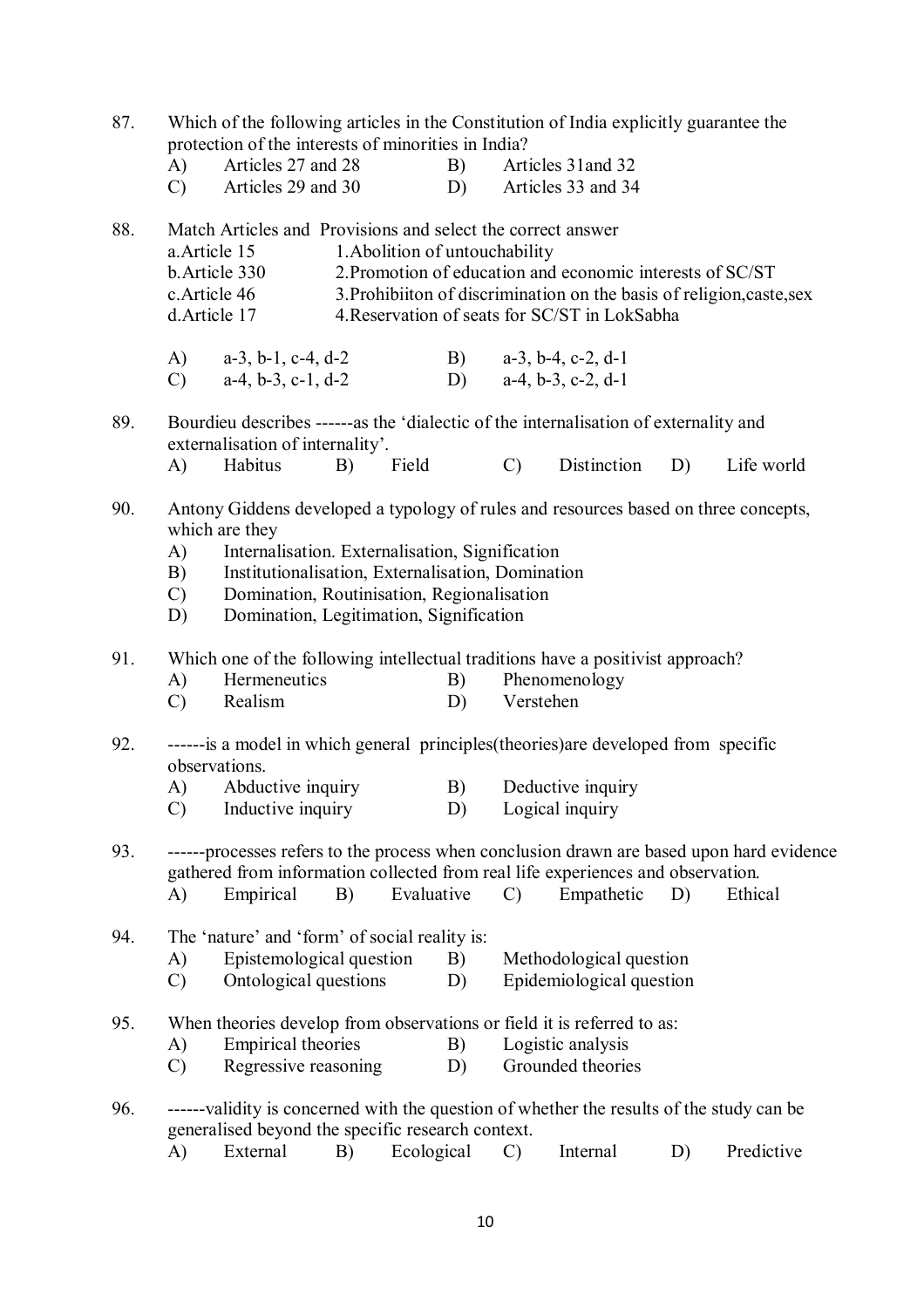| 97.  | Which among the following is an example of non probability sampling?                 |                                                                                                                                                                 |    |                 |    |                       |                     |    |                                                                                            |  |  |  |
|------|--------------------------------------------------------------------------------------|-----------------------------------------------------------------------------------------------------------------------------------------------------------------|----|-----------------|----|-----------------------|---------------------|----|--------------------------------------------------------------------------------------------|--|--|--|
|      | A)                                                                                   | Systematic sampling                                                                                                                                             |    |                 | B) |                       | Multistage sampling |    |                                                                                            |  |  |  |
|      | $\mathcal{C}$                                                                        | Cluster sampling                                                                                                                                                |    |                 | D) |                       | Snowball sampling   |    |                                                                                            |  |  |  |
| 98.  | Panel study and Cohort study are two types of------research design.                  |                                                                                                                                                                 |    |                 |    |                       |                     |    |                                                                                            |  |  |  |
|      | A)                                                                                   | Cross sectional                                                                                                                                                 |    |                 | B) |                       | Experimental        |    |                                                                                            |  |  |  |
|      | $\mathcal{C}$                                                                        | Longitudinal                                                                                                                                                    |    |                 | D) | Case study            |                     |    |                                                                                            |  |  |  |
| 99.  |                                                                                      | Arrange the following peasant movements in India in chronological order                                                                                         |    |                 |    |                       |                     |    |                                                                                            |  |  |  |
|      | Tebhaga movement<br>1.                                                               |                                                                                                                                                                 |    |                 |    |                       |                     |    |                                                                                            |  |  |  |
|      |                                                                                      | 2.<br>Champaran Satyagraha                                                                                                                                      |    |                 |    |                       |                     |    |                                                                                            |  |  |  |
|      | 3.                                                                                   | Bardoli Satyagraha                                                                                                                                              |    |                 |    |                       |                     |    |                                                                                            |  |  |  |
|      | 4.                                                                                   | Moplah rebellion                                                                                                                                                |    |                 |    |                       |                     |    |                                                                                            |  |  |  |
|      | A)                                                                                   | $2 - 4 - 3 - 1$                                                                                                                                                 | B) | $2 - 1 - 3 - 4$ |    | $\mathcal{C}$         | $4 - 1 - 3 - 2$     | D) | $4 - 3 - 1 - 2$                                                                            |  |  |  |
| 100. |                                                                                      | ------ is an ideology which states that the society is divided into religious communities<br>whose interests differ and are at times even opposed to each other |    |                 |    |                       |                     |    |                                                                                            |  |  |  |
|      | A)                                                                                   | Securalism                                                                                                                                                      |    |                 | B) |                       | Communism           |    |                                                                                            |  |  |  |
|      | $\mathcal{C}$                                                                        | Socialism                                                                                                                                                       |    |                 | D) |                       | Communalism         |    |                                                                                            |  |  |  |
| 101. |                                                                                      | Khalisthan movement in Punjab is an example of:                                                                                                                 |    |                 |    |                       |                     |    |                                                                                            |  |  |  |
|      | A)                                                                                   | Casteism                                                                                                                                                        |    |                 | B) |                       | Regionalism         |    |                                                                                            |  |  |  |
|      | $\mathcal{C}$                                                                        | Linguism                                                                                                                                                        |    |                 | D) |                       | Class cleavages     |    |                                                                                            |  |  |  |
| 102. |                                                                                      | The Central Social Welfare Board was established in:                                                                                                            |    |                 |    |                       |                     |    |                                                                                            |  |  |  |
|      | A)                                                                                   | 1952                                                                                                                                                            | B) | 1953            |    | $\mathcal{C}$         | 1954                | D) | 1951                                                                                       |  |  |  |
| 103. |                                                                                      | Gender Empowerment Measure was introduced in the year:                                                                                                          |    |                 |    |                       |                     |    |                                                                                            |  |  |  |
|      | A)                                                                                   | 1995                                                                                                                                                            | B) | 1997            |    | $\mathcal{C}$         | 1993                | D) | 1998                                                                                       |  |  |  |
| 104. | Which of the following is not among the three indicators of Human Development Index? |                                                                                                                                                                 |    |                 |    |                       |                     |    |                                                                                            |  |  |  |
|      | A)                                                                                   | Life expectancy rate                                                                                                                                            |    |                 | B) | Gross national income |                     |    |                                                                                            |  |  |  |
|      | $\mathcal{C}$                                                                        | Mean years of schooling                                                                                                                                         |    |                 | D) |                       | Net national income |    |                                                                                            |  |  |  |
| 105. |                                                                                      | Which among the following is <b>not</b> a goal of the 17 Sustainable Development Goals?                                                                         |    |                 |    |                       |                     |    |                                                                                            |  |  |  |
|      | A)                                                                                   | No poverty                                                                                                                                                      |    |                 | B) |                       | Life on space       |    |                                                                                            |  |  |  |
|      |                                                                                      | Climatic action<br>$\mathcal{C}$<br>Good health and well being<br>D)                                                                                            |    |                 |    |                       |                     |    |                                                                                            |  |  |  |
| 106. |                                                                                      | The common principles behind the Sustainable Development Goals are                                                                                              |    |                 |    |                       |                     |    |                                                                                            |  |  |  |
|      | A)                                                                                   | People, Nation, Peace, Development                                                                                                                              |    |                 |    |                       |                     |    |                                                                                            |  |  |  |
|      |                                                                                      | People, Planet, Prosperity, Peace and Partnership<br>B)                                                                                                         |    |                 |    |                       |                     |    |                                                                                            |  |  |  |
|      | D)                                                                                   | People, Universe, Happiness, Social Justice<br>$\mathcal{C}$<br>People, Freedom, Security and dignity, Peace                                                    |    |                 |    |                       |                     |    |                                                                                            |  |  |  |
|      |                                                                                      |                                                                                                                                                                 |    |                 |    |                       |                     |    |                                                                                            |  |  |  |
| 107. |                                                                                      | from periphery to the centre.                                                                                                                                   |    |                 |    |                       |                     |    | According to Samir Amin, the process of accumulation on a ------- is the transfer of value |  |  |  |
|      | A)                                                                                   | world scale                                                                                                                                                     |    |                 | B) | nation scale          |                     |    |                                                                                            |  |  |  |
|      | $\mathcal{C}$                                                                        | centre scale                                                                                                                                                    |    |                 | D) |                       | export scale        |    |                                                                                            |  |  |  |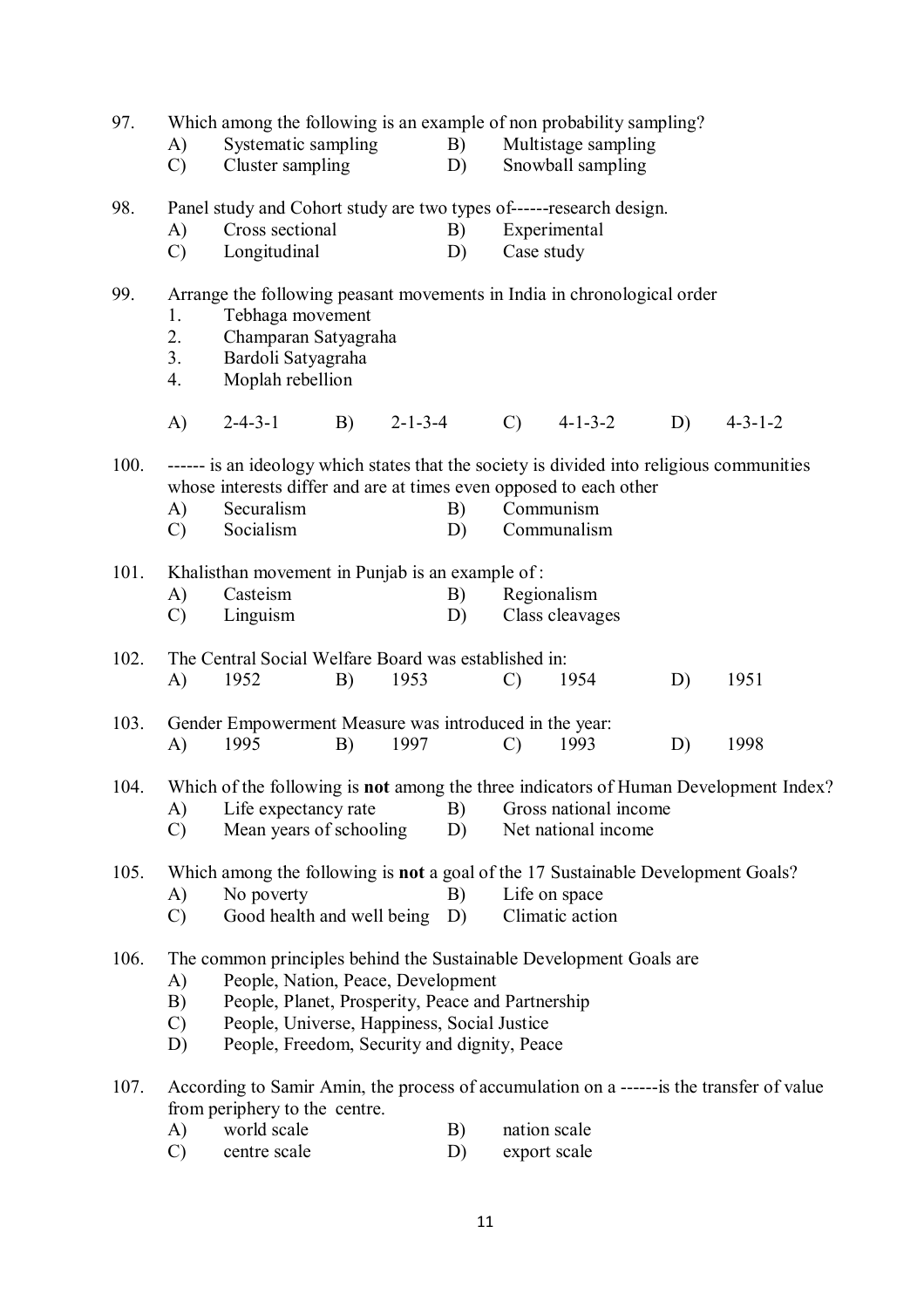| 108. | In the World System theory, which stratum did Wallerstein identify as 'both exploited as<br>exploiter'                                                                                                                                                                |                                                                                                                                                                             |                                                                                         |                                  |          |                               |                                                                                                                                                        |    |                                                                                                 |  |
|------|-----------------------------------------------------------------------------------------------------------------------------------------------------------------------------------------------------------------------------------------------------------------------|-----------------------------------------------------------------------------------------------------------------------------------------------------------------------------|-----------------------------------------------------------------------------------------|----------------------------------|----------|-------------------------------|--------------------------------------------------------------------------------------------------------------------------------------------------------|----|-------------------------------------------------------------------------------------------------|--|
|      | A)<br>$\mathcal{C}$                                                                                                                                                                                                                                                   | Core<br>Periphery                                                                                                                                                           |                                                                                         |                                  | B)<br>D) | Households                    | Semi Pheriphery                                                                                                                                        |    |                                                                                                 |  |
| 109. | A)                                                                                                                                                                                                                                                                    | Interval                                                                                                                                                                    | B)                                                                                      | Nominal                          |          | $\mathcal{C}$                 | ------variable provides information about the distance between the values.<br>Ratio                                                                    | D) | Ordinal                                                                                         |  |
| 110. | 1.<br>2.<br>3 <sub>1</sub>                                                                                                                                                                                                                                            |                                                                                                                                                                             | It has a group of variables<br>It expresses cause-effect relationship between variables |                                  |          |                               | Which of the following sentences regarding 'causal hypothesis is/are correct?<br>It is falsifiable, capable of being tested against empirical evidence |    |                                                                                                 |  |
|      | A)                                                                                                                                                                                                                                                                    | $1, 2$ and 3                                                                                                                                                                | B)                                                                                      |                                  |          | 1 and 2 only $C$ )            | 2 and 3 only $D$ )                                                                                                                                     |    | 1 and 3 only                                                                                    |  |
| 111. |                                                                                                                                                                                                                                                                       | a variable construct                                                                                                                                                        |                                                                                         |                                  |          |                               |                                                                                                                                                        |    | A ----is a measure in which a researcher captures the intensity, direction, level or potency of |  |
|      | A)                                                                                                                                                                                                                                                                    | Scale                                                                                                                                                                       | B)                                                                                      | Concept                          |          | $\mathcal{C}$                 | Cohort                                                                                                                                                 | D) | Panel                                                                                           |  |
| 112. | ------is a method in which the researcher uses an unstructured interview in which the<br>respondent is asked to recall events from his/her past and to reflect on them.<br>Experiment<br>A)<br>Survey<br>B)<br>Oral history<br>Cross sectional<br>$\mathcal{C}$<br>D) |                                                                                                                                                                             |                                                                                         |                                  |          |                               |                                                                                                                                                        |    |                                                                                                 |  |
| 113. | A)<br>$\mathcal{C}$                                                                                                                                                                                                                                                   | Which of the following is <b>not</b> a measure of dispersion?<br>Range<br>Standard deviation                                                                                |                                                                                         |                                  | B)<br>D) | Mode                          | Quartile deviation                                                                                                                                     |    |                                                                                                 |  |
| 114. |                                                                                                                                                                                                                                                                       | is defined as:                                                                                                                                                              |                                                                                         |                                  |          |                               |                                                                                                                                                        |    | The tendency of two or more groups or series of items to vary together directly or inversely    |  |
|      | A)                                                                                                                                                                                                                                                                    | Correlation                                                                                                                                                                 | B)                                                                                      | Median                           |          | $\mathcal{C}$                 | Quartiles                                                                                                                                              | D) | Probability                                                                                     |  |
| 115. | 9, 12, 8, 11                                                                                                                                                                                                                                                          |                                                                                                                                                                             |                                                                                         |                                  |          |                               | Which of the following is the arithmetic mean of the following values?                                                                                 |    |                                                                                                 |  |
|      | A)                                                                                                                                                                                                                                                                    | 10                                                                                                                                                                          | B)                                                                                      | 12                               |          | $\mathcal{C}$                 | 8                                                                                                                                                      | D) | 11                                                                                              |  |
| 116. | a.<br>b.<br>$\mathbf{c}.$<br>d.<br>A)<br>$\mathcal{C}$                                                                                                                                                                                                                | Match the following tribes and the respective tribal zone<br>Chakma<br><b>Bhil</b><br>Toda<br>Sentinelese<br>$a-4$ , $b-2$ , $c-1$ , $d-3$<br>$a-3$ , $b-4$ , $c-1$ , $d-2$ |                                                                                         | 1.<br>2.<br>3 <sub>1</sub><br>4. | B)<br>D) | Southern Zone<br>Central Zone | Andaman& Nicobar Zone<br>Northern Eastern Zone<br>$a-2$ , $b-1$ , $c-4$ , $d-3$<br>$a-3$ , $b-1$ , $c-4$ , $d-2$                                       |    |                                                                                                 |  |
|      |                                                                                                                                                                                                                                                                       |                                                                                                                                                                             |                                                                                         |                                  |          |                               |                                                                                                                                                        |    |                                                                                                 |  |